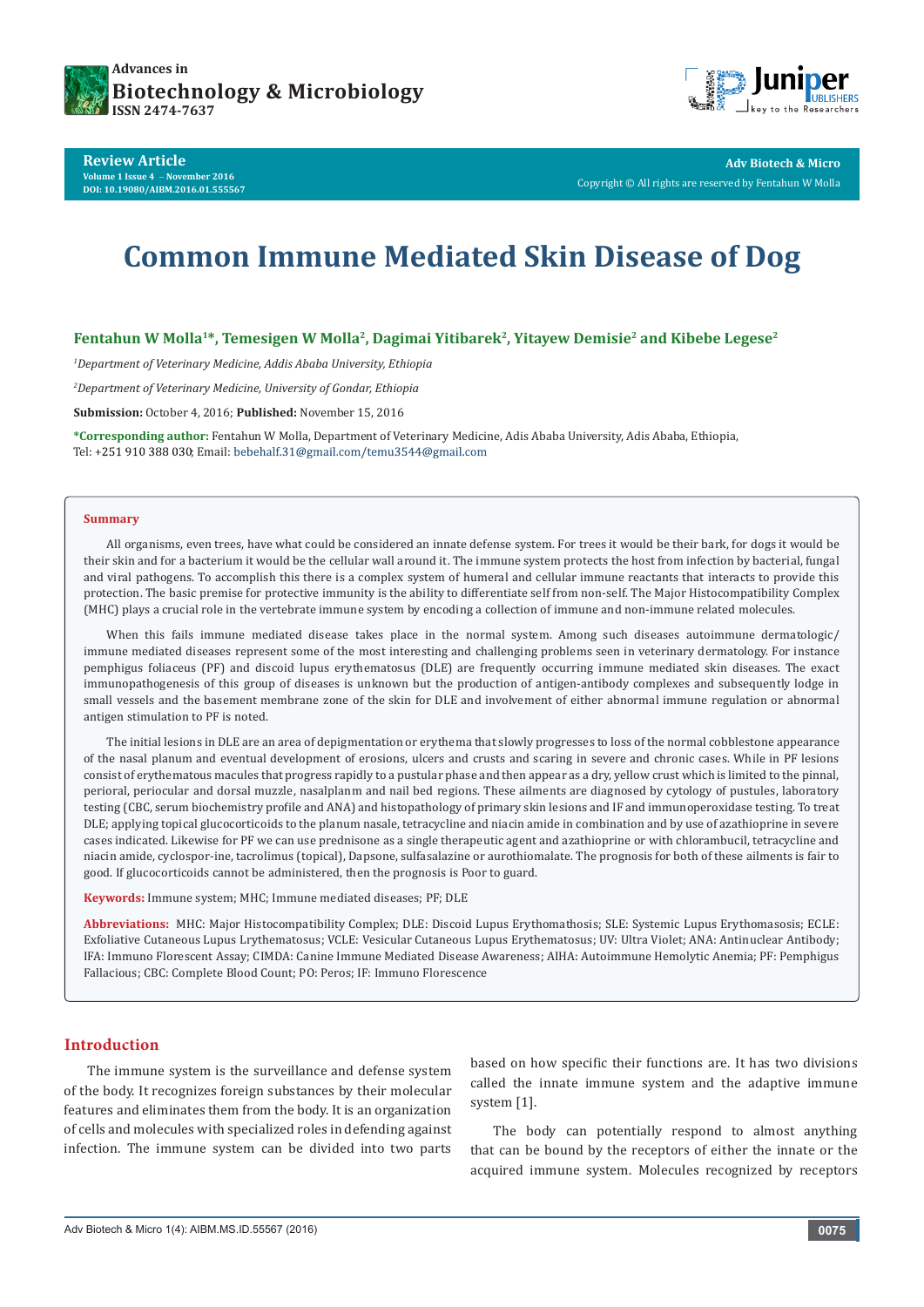on lymphocytes are generically referred to as antigens and can range from small chemical structures to highly complex molecules. Both the T-cell receptor and the antibody that is embedded in the B-cell membrane, the B-cell receptor, have binding sites 1, 2 that are only 600 to 1700 Å. Therefore, these receptors recognize only a small part of a complex antigen, referred to as the antigenic epitope.

Not all antigens are naturally immunogenic. Small, nonimmunogenic antigens are called haptens and must be coupled to larger immunogenic molecules, termed carriers, to stimulate a response. Carbohydrates must often be coupled to proteins in order to be immunogenic, as is the case for the polysaccharide antigens used in the haemophilus influenza type B vaccine [1].

The immune system protects the host from infection by bacterial, fungal and viral pathogens. To accomplish this there is a complex system of humeral and cellular immune reactants that interacts to provide this protection. The basic premise for protective immunity is the ability to differentiate self from non-self. This ability is acquired during fetal development. The primary lymphoid organ thymus "educates" fetal thymic lymphocytes so that those that enters the periphery and become mature [2].

Recognition of self from non-self involves interaction of naive immature thymic lymphocytes with thymic epithelial cells. These cells express a wide variety of tissue antigens as well as major histocompatibility antigens II (MHC) and I. The immature T cells are "tested" for their ability to bind to self-MHC antigens. Those that do not bind at all are subject to induction of apoptosis and are eliminated. Those that bind too strongly are similarly disposed of. The T cells with ability to recognize MHC of self, but not to bind strongly enough to elicit a cytotoxic event are retained [3].

When the above mechanism fails immune mediated disease takes place in the normal system. Among such diseases autoimmune dermatologic/immune mediated diseases represent some of the most interesting and challenging problems seen in veterinary dermatology. For instance pemphigus foliaceus (PF) and discoid lupus erythematosus (DLE) are frequently occurring immune mediated skin diseases [4].

In DLE initial lesion is an area of depigmentation or erythema that slowly progresses to loss of the normal cobblestone appearance of the nasal planum and eventual development of erosions, ulcers and crusts. Scarring may occur in severe and chronic cases. The planum nasale is the area most commonly affected, although lesions have been noted on the eyelids, lips, foot pads and concave surface of the pinnae and in the oral cavity. Profuse hemorrhage may occur following minor trauma to the planum nasale. Sunlight exacerbates the lesions and may play a role in the pathogenesis of DLE [5].

PF is the most common form pemphigus complex which may be either spontaneous or drug induced especially with trimethoprim sulfas. Lesions consist of erythematous macules that progress rapidly to a pustular phase and then appear as a dry, yellow crust. These lesions may be limited to the pinnal, perioral, periocular, dorsal muzzle, nasalplanm and/or nail bed regions or they may be generalized [6].

To treat DLE; applying topical glucocorticoids to the planum nasale, tetracycline and niacin amide in combination and by use of azathioprine in severe cases indicated. Likewise for PF we can use prednisone as a single therapeutic agent and azathioprine or with chlorambucil, tetracycline and niacinamide, cyclosporine, tacrolimus (topical), Dapsone, Dapsone, sulfasalazine or aurothiomalate [7].

To this end the objectives of this manuscript are

A. To inform the adverse effect of skin immune mediated disease on our companion animals, especially dogs both in their life and comfort.

B. To recall veterinarian that drugs are more likely to kill the patient than the disease unless appropriately indicated.

## **Immune mediated disorders**

Autoimmune dermatologic diseases represent some of the most interesting and challenging problems seen in veterinary dermatology. The immune system protects the host from infection by bacterial, fungal and viral pathogens. To accomplish this there is a complex system of humeral and cellular immune reactants that interacts to provide this protection. The basic premise for protective immunity is the ability to differentiate self from non-self. This ability is acquired during fetal development. The primary lymphoid organ thymus "educates" fetal thymic lymphocytes so that those that enters the periphery and become mature [2].

T lymphocytes that do not react in an adverse way with host cells and tissues, but are able to assist in the elimination of pathogens and other foreign cells that enter the host. Nonetheless there are situations in which an immune response may be generated such that self-tissues are attacked. These responses are referred to as "autoimmune" and depending upon which of the self-antigens.

The immune response is directed towards; clinical signs of disease occur and are relevant to the functions of those target tissues/organs. One common example is autoimmune hemolytic anemia. In autoimmune hemolytic anemia antibodies bind specifically with antigenic epitopes on self-erythrocytes causing loss of red blood cells and subsequent anemia. Recognition of self from non-self involves interaction of naive immature thymic lymphocytes with thymic epithelial cells. These cells express a wide variety of tissue antigens as well as major histocompatibility antigens II (MHC) and I.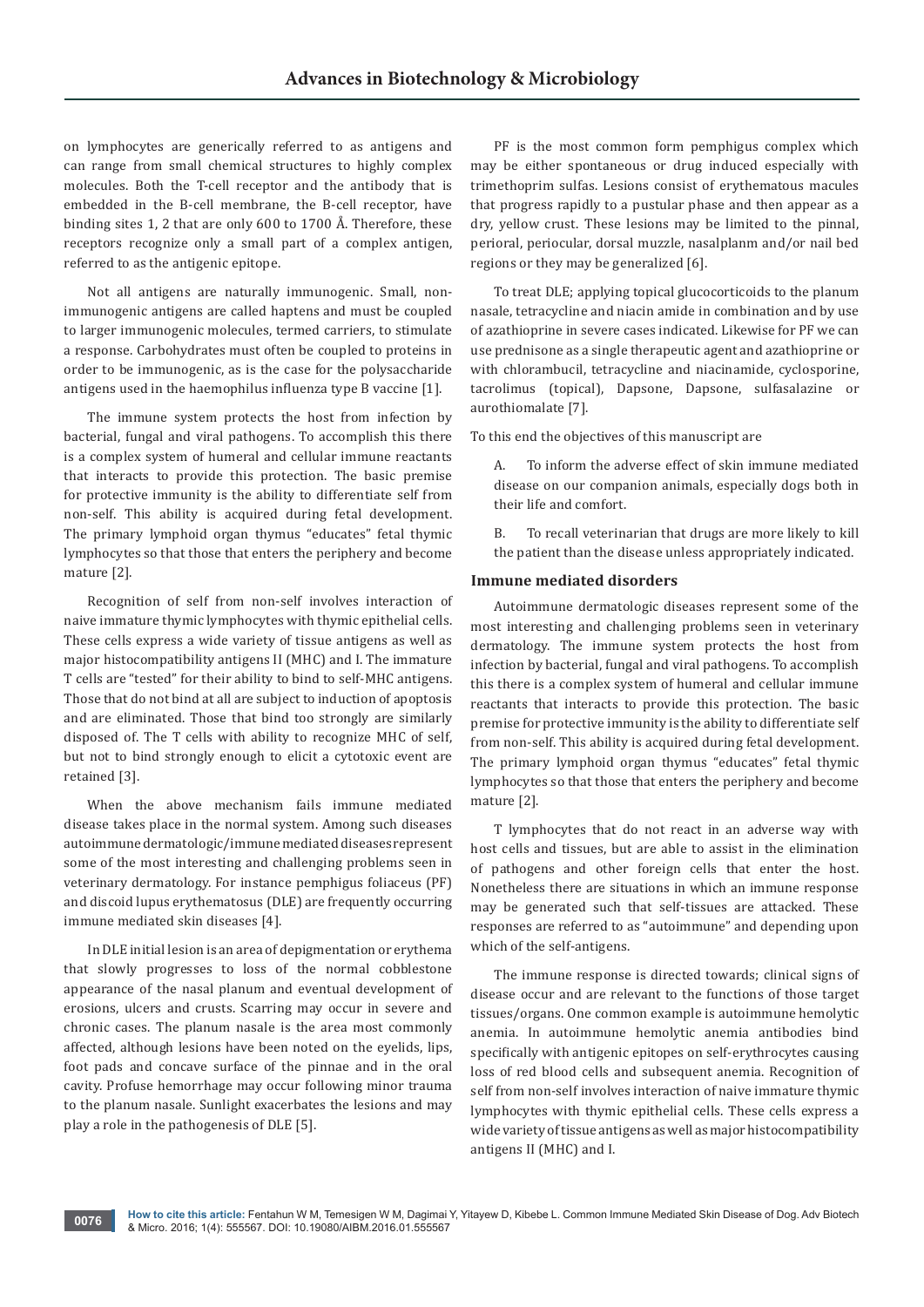The immature T cells are "tested" for their ability to bind to self-MHC antigens. Those that do not bind at all are subject to induction of apoptosis and are eliminated. Those that bind too strongly are similarly disposed of. The T cells with ability to recognize MHC of self, but not to bind strongly enough to elicit a cytotoxic event are retained. These cells become either CD4 or CD 8 T cells and can bind to MHC class II or MHC class I, respectively, while their T cell receptor (TCR) for antigen has specificity of some foreign epitope. The TCR's are screened for reactivity to the promiscuously expressed tissue antigens on thymicepithelial cells and those that react with any of these antigens are induced into apoptosis and eliminated from the T cell pool that will enter the periphery to seed the secondary lymphoid organs [3].

The majorities of B cells become tolerant and therefore do not respond to self-antigens in an adverse way, the screening of these cells is less rigorous than for T lymphocytes. Thus, there are B cells present in the body that are capable of recognizing and binding to some self-epitopes. However, the lack of T cells reactive with those antigens keep the B cells in check as they require T cell help in order to initiate an immune response and antibody production. One well recognized mechanism occurs when the target tissue is in a privileged site, such that the T and B cells were never exposed to its tissue specific antigens during development. These sites include CNS tissues, the lens of the eye and sperm forming cells in the testicle. If a traumatic event exposes these tissues to the adult immune system an immune attack on the organ or tissue is a common sequel.

Another well recognized mechanism occurs when there are shared antigen epitopes between a host tissue and a pathogen, such as a virus or bacteria. The presence of helper T cells specific for the pathogen makes it possible for B cells that are not tolerized to the cross-reactive antigens, to use those T cells to establish the co-stimulatory signals required for activation and differentiation into antibody producing plasma cells. The resultant antibodies can then attack the self- tissues and evoke inflammation and tissue destruction [2].

## **Common skin immune mediated disease in dogs**

**Lupus erythematosus complex:** This includes discoid lupus erythematosus (DLE), systemic lupus erythematosus (SLE), exfoliativecutaneouslupus erythematosus (ECLE) and vesicular cutaneous lupuserythematous (VCLE) [4].

**Pemphigus Complex:** The pemphigus complex of diseases includes pemphigus foliaceus, pemphigus erythematosus, pemphigus vulgaris, pemphigus vegetans, panepidermal pustular pemphigus, Paraneoplastic pemphigus and drug related pemphigus. The pemphigus complex includes four subtypes recogn-ized in human medicine, pemphigus vulgaris, vegetans, erythematosus and foliaceus. In all of these subtypes, the immune system for various and often unknown reasons

starts to produce antibodies against parts of the desmosomes, the little connections holding adjacent keratinocytes together. These (auto) antibodies are called pemphigus antibodies. The antibodies in the different subtypes are directed against different antigens of the desmosomes expressed in different layers of the epidermis.

Thus, the location of the forming vesicles within the epidermis and the resultant clinical signs vary. Once the antibody is bound to the part of the desmosome (specialized structure of the cell membrane especially of an epithelial cell that serves as a zone of adhesion to anchor contiguous cells together which forms the antigen, the complex is "swallowed" by the cell and elicits intracellular reactions leading to the release of plasminogen activator. The subsequent plasminogen activation results in the production of plasmin, a protease that destroys the desmosomes and leads to acantholysis (the process, where keratinocytes lose their intercellular bridges and "round up"). These acantholytic cells are located as single cells in vesicles formed by the destruction of the intercellular connections [8].

Pemphigus foliaceus is the most common autoimmune skin disorder in dogs and cats, while pemphigus erythematosus is considered a variant of pemphigus foliaceus. It may have clinical and histopathologic features of lupus erythematosus and is therefore considered a "crossover" between the pemphigus and the lupus erythematosus complexes. On the other hand pemphigus vegetans is an extremely rare variant of pemphigus vulgaris that is distinguished clinically from the other autoimmune diseases by the production of lesions that are vegetative (i.e., proliferative) rather than pustular or ulcerative [4].

## **Predisposing Factors**

**Genetic factors:** About 60% of dogs is now purebred and pure breeding always involves in breeding. Because of the great diversity of immune mechanisms and hence the genetic complexity of its development and regulation, it is understandable how inbreeding can result in a spectrum of disorders ranging from dysregulation of the immune system and autoimmunity at one extreme to cancers at the other. Although it may be over simplistic, the susceptibility to autoimmune diseases is thought to be controlled by the interplay of environmental and heritable factors; the latter involving genes of the major histocompatibility complex (MHC) [9].

Sex: The gender of the dog is the second most common cofactor intact females have the highest incidence of immune diseases and intact males the lowest, as has been observed in humans. The gender bias is not nearly as obvious with wide spread spaying and castration. Ovariohysterectoy reduces the incidence, while castration increases the incidence, thus tending to equalize gender effects in neutered animals [10].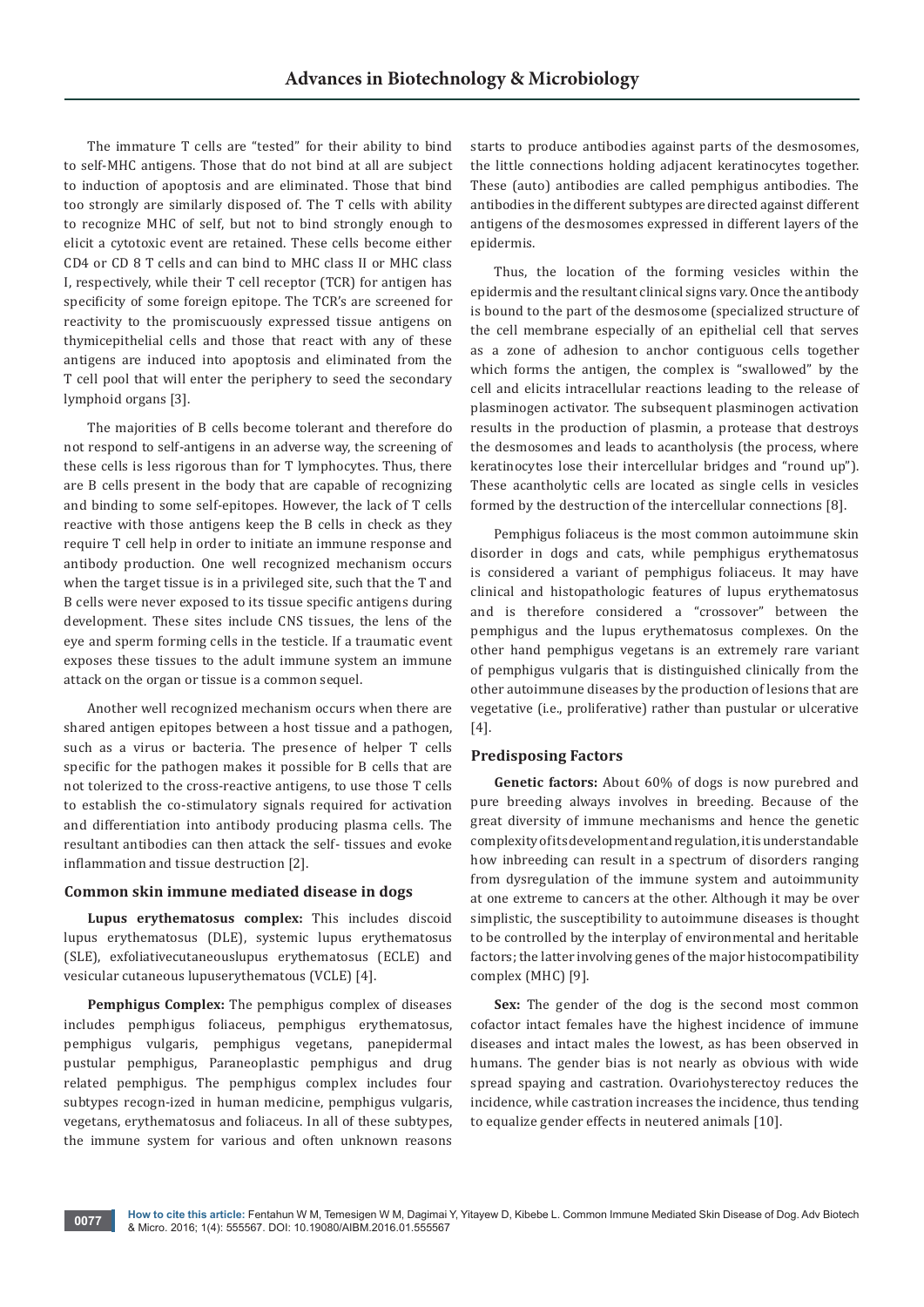**The presence of other immunologic disorders:** The third most common factor underlying immune diseases is the presence of other immunologic disorders. If a certain breed or bloodline of dogs suffers from one immune disease, they will also have an increased incidence of a wide range of other immunologic disorders, as demonstrated in a study of the Old English sheepdog. Plasmacytic/lymphocytic thyroiditis and hypothyroidism is a common occurrence among dogs that develop other types of immune diseases. Dogs with systemic lupus erythematosus may also present with autoantibody associated cytopenias [11].

**Infectious diseases:** The fourth most common cofactor is infectious diseases. Infections can trigger allergies, the formation of autoantibodies immune complex diseases, cell mediated pathologies, gammopathies or immune deficiencies [12].

**Drugs:** The fifth most common factor underlying immunologic diseases in dogs is drugs. Drugs, including biologics, especially when given to dogs with certain genetic predispositions, can trigger a variety of immune reactions [13].

#### **Clinical features**

# **Lupus erythematosus complex**

**Etiology:** The exact immunopathogenesis of this group of diseases is unknown. Antigen-antibody complexes are produced and subsequently lodge in small vessels and the basement membrane zone of the skin (SLE and DLE) and in various organ systems (SLE). Genetic factors, Tcell defects, B cell hyperactivity, hormonal alterations and viral inducement of antigen-antibody complex formation has all been implicated [14].

Genetic factors are important and experimental colonies of dogs with SLE have been established. SLE patients produce antibodies directed against a broad range of nuclear, cytoplasmic and cell membrane molecules. Auto antibodies may directly damage tissues or cause damage through the formation of immune complexes. When there is continued production of autoantibody to a self-antigen, overload of the mononuclear phagocyte system may occur. Circulating immune complexes will deposit in walls of blood vessels where there is physiological outflow of fluid, such as glomeruli, synovia and the choroid plexus [15].

**Pathogenesis:** The exact pathogenesis of DLE is not elucidated in dogs and cats. However, a subset of dogs with clinical signs definitely deteriorates when exposed to UV light and improves on UV protection, thus it is safe to assume that UV rays play a role in at least some of the patients with DLE. Another subset of animals does not seem to be influenced at all by changes in UV exposure. Breed predispositions exist for Collies, Shetland sheepdogs, German shorthaired pointers, Siberian Huskies and Brittany Spaniels. Thus, genetic factors seem to play a role in the disease. Histopathologically, there is a spectrum of changes as well, but plasma cells are more prominent in dogs than humans

(where lymphocytes are the major inflammatory cells) [14].

## **Clinical sign**

**Discoid lupus erythematosus:** Discoid lupus erythematosus (DLE) is one of the more frequently encountered autoimmune skin diseases in dogs and humans. In humans, 10% of all patients with DLE proceed to develop systemic lupus erythematosus (SLE). Luckily, this does not seem to happen in small animals, only rarely will a patient with DLE develop systemic signs [14].

There are no internal manifestations of disease except in very rare "potential" crossover cases that, in time, become more consistent with SLE. The initial lesion is an area of depigmentation or erythema that slowly progresses to loss of the normal cobblestone appearance of the nasal planum and eventual development of erosions, ulcers and crusts. Scarring may occur in severe and chronic cases. The planum nasale is the area most commonly affected, although lesions have been noted on the eyelids, lips, foot pads and concave surface of the pinnae and in the oral cavity. Profuse hemorrhage may occur following minor trauma to the planum nasale. Sunlight exacerbates the lesions and may play a role in the pathogenesis of DLE [5].

**Systemic lupus erythematosus:** Collies and Shetland sheepdogs are predisposed. SLE is a multiorgan disease with dermatologic manifestations in 32% to 54% of cases. Cutaneous signs associated with SLE include ulcerative stomatitis, seborrhea mucocutaneous ulceration, foot pad ulceration, panniculitis, urticaria and purpura. Noncutaneous signs of SLE include polyarthritis, fever, glomerulonephritis, hemolytic anemia, thrombocytopenia, polymyositis, neurologic signs, pleuritis, myocarditis and lymphade-nopathy [15].

**Exfoliative cutaneous lupus erythematosus:** This hereditary disease (autosomal recessive) is also known as lupoid dermatosis of Germanshorthairedpointers. It usually occurs in the first year of life. It is characterized by localized to generalized scale with follicular casting and alopecia. Pruritus is minimal. The course may wax and wane. Dogs may also have blood dyscrasias, joint disease and features of sebaceous denitis [15].

**Vesicular cutaneous lupus erythematosus:** This is also known as ulcerative dermatosis of collies and Shetland sheepdogs and was previously thought to be a variant of dermatomyositis. It has an adult onset. Lesions are annular, polycyclic and serpiginous ulcerations and are located primarily in the inguinal and axillary regions [15].

## **Diagnosis**

**Discoid lupus erythematosus:** ANA test is positive in 5% of cases of DLE. This may indicate those animals with the potential for conversion to SLE that therefore should be closely monitored. Histopathologic findings include a lichenoid interface dermatitis composed primarily of lymphocytes and plasma cells,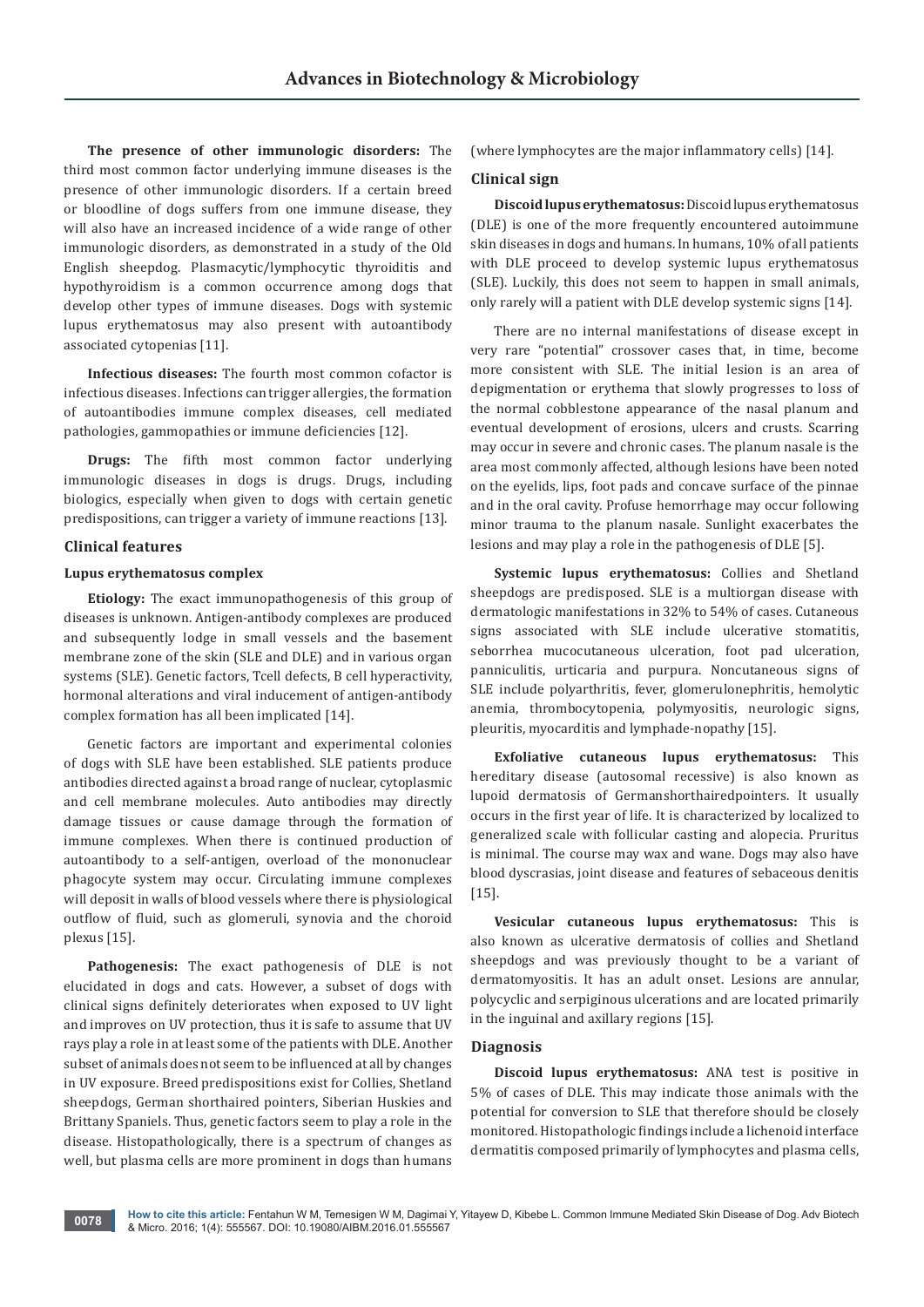thickened basement membrane zone, hydropic degeneration of the basal cell layer, apoptotic keratinocytes in the lower layers of the epidermis, pigmentary incontinence and excess of dermal mucin. IFA and IPS are positive, with a granular or rough band of immunoglobulin and/or complement deposited at the basement membrane zone [14].

**Systemic lupus erythematosus:** Direct smears are nondiagnostic. CBC, serum biochemical profile and urinalysis may show a variety of abnormalities, depending on the non-cutaneous organs involved. ANA test is positive in 85% to 90% of cases. The negative titers in 10% to 15% of ANA tests maybe a laboratory "fault" because of the current inability of most laboratories to test for extractable nuclear antigens [14].

The lupus erythematosus cell preparation is unreliable and not routinely used in veterinary medicine. Histopathologic findings include epidermal and dermal lesions similar to those seen in DLE and may include leukocyt oclastic vasculitis and mononuclear panniculitis. IFA and IPS are positive, with a band of staining at the basement membrane zone of the skin and involved dermal and subcutaneous vessels [5].

**Exfoliative cutaneous lupus erythematosus:**  Histopathology reveals hyperkeratosis, basal cell degeneration and apoptotic epidermal cells, as well as features of sebaceous adenitis [15].

**Vesicular cutaneous lupus erythematosus:** Histopathology reveals an interface dermatitis and folliculitis composed predominantly of lymphocytes with vesiculation of the dermalepidermal junction [15].

**Differential diagnosis:** Other poly articular diseases affecting dogs, like rheumatoid arthritis undifferentiated connective tissue disease, primary anti phospholipid syndrome, idiopathic thrombocytopenic purpura, drug induced lupus and autoimmune thyroid disease are the most common one(Crawford , 1989). Patients presenting with fever or splenomegaly/ lymphadenopathy also mimic this disease. In febrile patients with known SLE, leucocytosis, neutrophilia, shaking chills and normal levels of anti DNA antibodies favor infection. Lupus may present with localized or generalized lymphade-nopathy or splenomegaly, but the size of lymph nodes is rarely >2 cm while splenomegaly is mild-to-moderate. Patients with known or suspected SLE with prominent lymphadenopathy, massive splenomegaly or expansion of a monoclonal B cell population should raise the suspicion of non-Hodgkin lymphoma [5] (Figure 1).



**Figure 1:** Clinical Sign of DLE [20].

## **Treatment of lupus erythematosus complex**

To treat SLE, give prednisone, 1 mg/kg PO q12h.Systemic glucocorticoids are rarely necessary in DLE; thus, only use them in severe DLE that is unresponsive to other therapies. Apply topical glucocorticoids to the planum nasale. This may be the only form of corticosteroid needed to treat and control mild cases [7]. Topical tacrolimus (Protopic 0.03% or 0.1%) may be beneficial Apply topical sunscreens to the planum nasale during periods of sun exposure. Administer vitamin E 400 IU PO q12h. Give 2 hours before or after a meal. Vitamin E has a 30 to 60 day lag phase and therapy usually is maintained for the life of the dog [7].

Tetracycline and niacinamide in combination may be effective. In dogs over 10 kg, the initial dosage is 500 mg of each drug PO q8h and in dogs under10 kg, the dosage is 250 mg of each drug PO q8h.Once response is noted, the dosage can be decreased to q12h and then to q24h. Side effects include anorexia, vomiting and diarrhea [7].

Severe cases may require the use of azathioprine. Gold salts are contraindicated in SLE because of the potential for both the drug and the disease to produce glomerulonephritis. Essential fatty acid supplementation may be used as an adjunct therapy for all of the disorders [7].

# **Pemphigus complex**

# **Etiology**

The exact cause or stimulant for the production of the pemphigus antibody is unknown. Theories involve either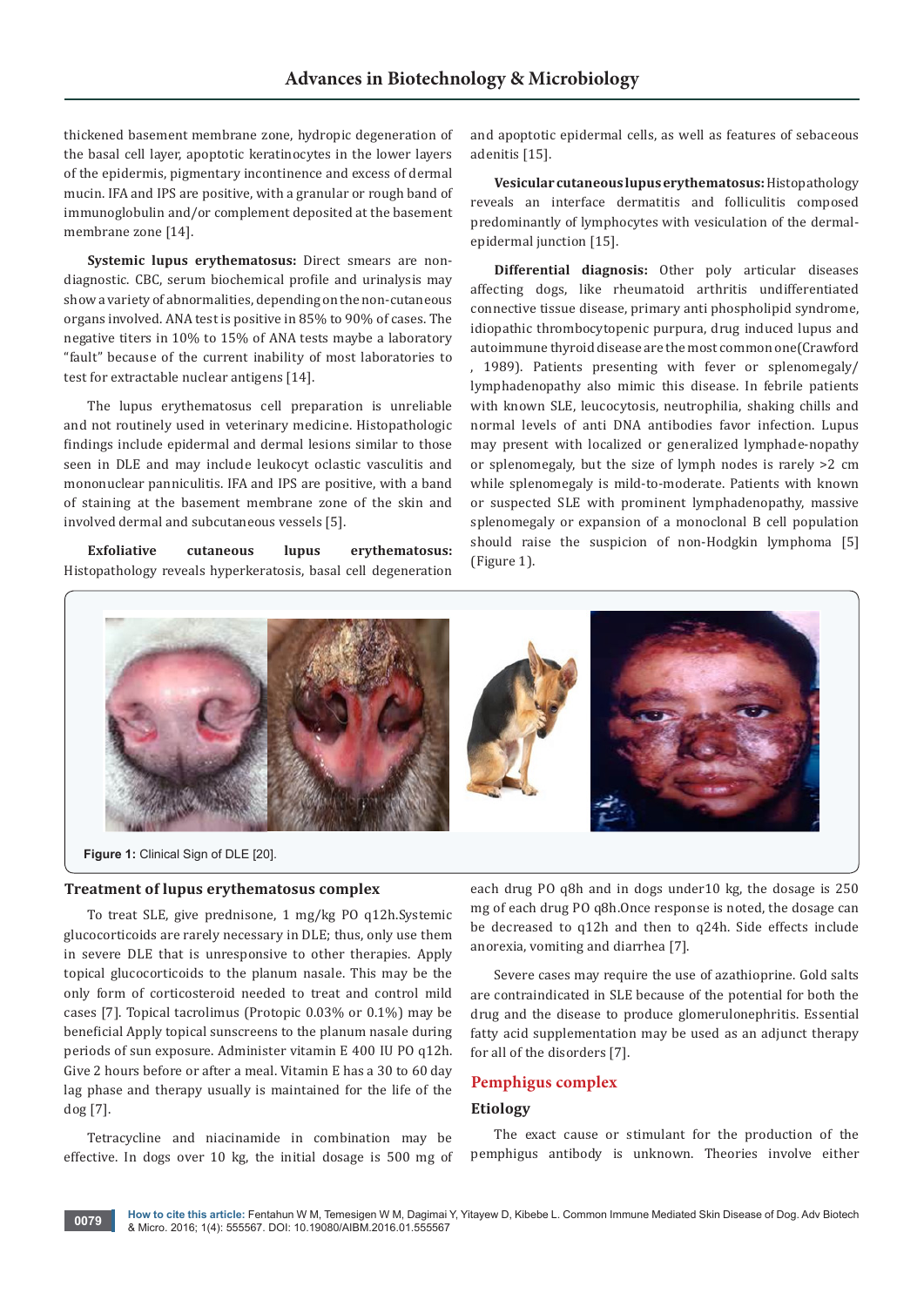abnormal immune regulation or abnormal antigen stimulation. A virus spread by an insect vector has been proposed as the initial stimulus. This theory gains support froman endemic form of pemphigus in humans in South America. Genetic factors may be equally important as there are breed predilections for the disease [16].

In humans, once formed, the antibody binds with components found in the core of the desmosome. Desmosomes function as attachment areas between keratinocytes of the skin. This binding stimulates plasminogen activators (i.e., serine proteases), which subsequently cause the conversion of plasminogen to plasmin. The production of plasmin causes the disruption of the desmosome attachments and therefore a loss of keratinocyte adhesion. This loss of adhesion between adjacent cells is called acantholysis and the individual cells are termed acantholytic cells [17].

All of the diseases in the pemphigus complex appear to have the same immunopathogenesis, but the target protein will vary depending on the type of pemphigus. The location of the bulla or separation within the epidermis differs; for example, pemphigus foliaceus has a more superficial bulla than pemphigus vulgaris [16].

## **Pathogenesis**

Lesions develop from antibodies binding antigen resulting in intracellular adhesion breakdown between keratinocytes with different layers of the epidermis. This results in cell separation (acantholysis) and blister formation [6].

### **Clinical sign**

**Pemphigus Foliaceus:** It has no sex predilection but bread predisposition occurs. It is the most common form which may be either spontaneous or drug induced especially with trimethoprim-sulfas. Lesions consist of erythematous macules that progress rapidly to a pustular phase and then appear as a dry, yellow crust. These lesions may be limited to the pinnal, perioral, periocular, dorsal muzzle, nasalplanm and/or nail bed regions or they may be generalized [6] (Figure 2).



**Figure 2:** Clinical Sign of Pemphigus Poliaceus [21].

Although pustules are the primary lesions, these are uncommonly seen and the clinician is more typically presented with a crusting dermatitis. Animals may present with marked

hyperkeratosis (scaling) or crusting of the foot pads with or without nail bed involvement. The nails usually are normal [16].

**Pemphigus Erythematosus:** Pemphigus erythematosus is a rarely recognized variant of pemphigus foliaceus but mild form. Lesions are similar to those of pemphigus foliaceus but are limited to the face. Some animals may show depigmentation of the planum nasale [14].

**Pemphigus vulgaris:** It is the second rarest but most severe form of pemphigus. Lesions are characterized as vesicobullous eruptions that rapidly ulcerate, leaving thick crusts. Lesions may be primarily mucocutaneous in location or generalized. Onychomades is (loss or shedding of the nails) and foot pad ulcerations are common. Ulceration of the oral cavity may be an initial presenting sign in over 50% of cases and is eventually present in 90% of cases. Drooling and difficulty in eating may be presenting signs. Pruritus and pain are variable [18].

**Pemphigus vegetans:** Pemphigus vegetans is an extremely rare variant of pemphigus vulgaris so called benign variant of. Lesions usually are generalized rather than mucocutaneous. Lesions are vegetative (proliferative) or verrucous (wart-like) [18].

**Pan epidermal pustular pemphigus:** Lesions are limited to the face. Pustules are found at all levels within the epidermis and follicular epithelium. Lesions are short-lived pustules that rupture and form a thick, adherent crust [5].

**Drug-related pemphigus:** Pemphigus may be drug induced or drug triggered. The drug-induced form often resolves when the medication is withdrawn, while the drug-triggered form usually requires immunosuppressive therapy. Trimethoprimsulfa is the most common drug associated with pemphigus. Feline cases are associated with itraconazole, methimazole and lime sulfur dips [15].

# **Diagnosis**

Pemphigus complex can be diagnosed by cytology of pustules, laboratory testing (CBC, serum biochemistry profile and ANA) and histopathology of primary skin lesions (pustules, bulaes and vesicles) and IF and immunoperoxidase testing [6].

Histopathologic examination of skin biopsies gives the most valuable diagnostic information. Obtain at least three biopsies of the freshest pustules, vesicles or bullae or from the edge of an ulcerated lesion. In all of the pemphigus complex diseases, the complete blood count (CBC), serum biochemical profile and urinalysis are non-diagnostic. ANA tests are positive at low titers in 50% of pemphigus erythematosus patients, but in other forms of pemphigus the ANA tests are generally negative.

False-positive ANA titers may be seen in animals with pemphigus, rheumatoid arthritis, idiopathic thrombocytopenia, autoimmune hemolytic anemia, thyroiditis, endocarditis, cancer, hepatotoxicity, feline leukemia, feline infectious peritonitis,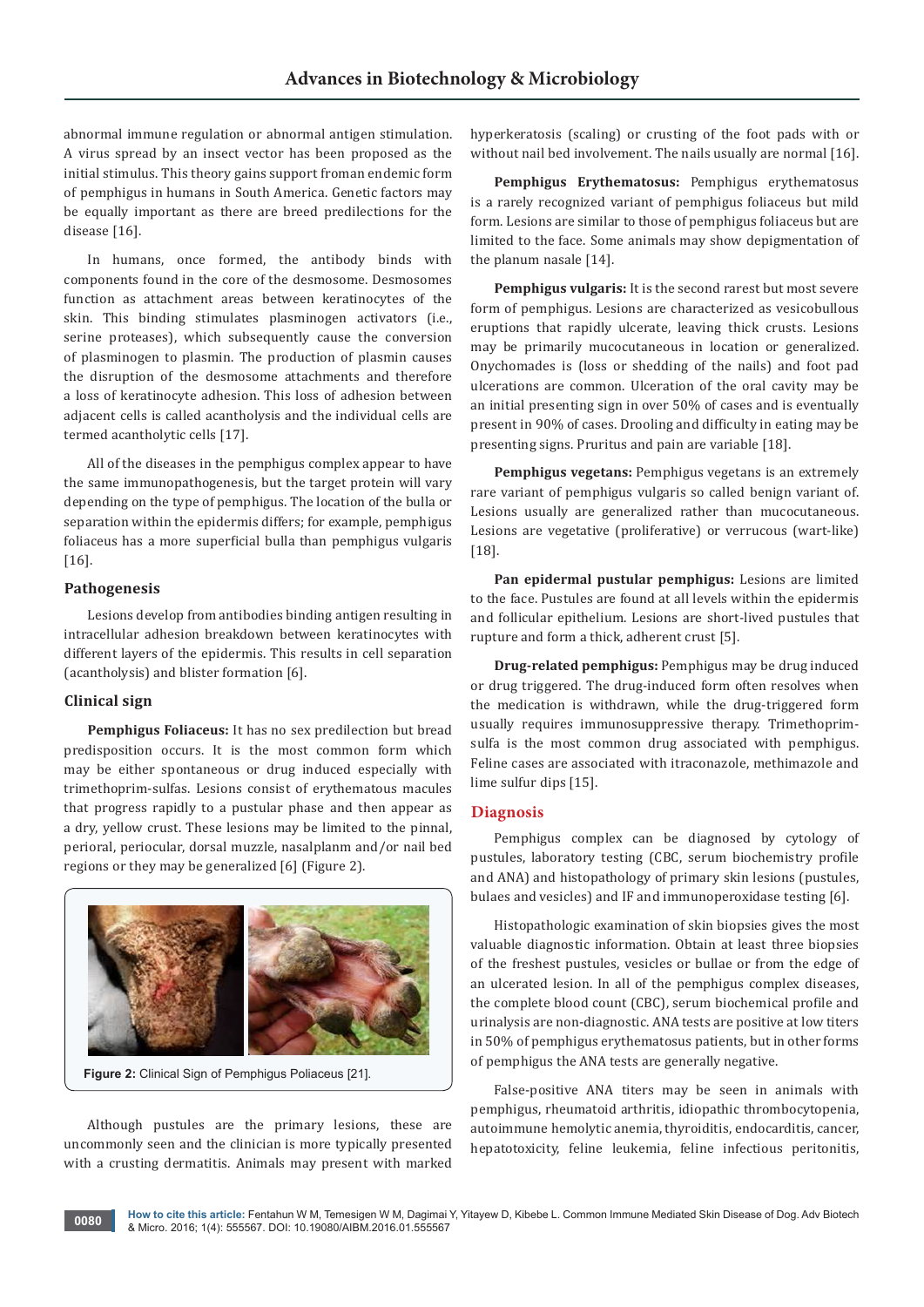dirofilariasis, demodicosis and flea allergy dermatitis; they even may be seen in clinically normal animals [5].

# **Pemphigus foliaceus**

Direct smear of an intact pustule or surface beneath a thick crust reveals numerous acantholytic cells. Histopathology findings include subcorneal and/or intragranular pustules with acantholytic cells [5].

Direct immunofluorescent antibody (IFA) tests and directimmunoperoxidase staining (IPS) tests are positive, with intercellular staining of immunoglobulin and/or complement in the upper one-third of the epidermis. IFA is positive in only 50% of autoimmune cases, whereas IPS is very sensitive andis positive in 95% of confirmed cases. IPS is not very specific; positive results are obtained in 73% of animals with pyoderma, 67% with dermatophytes, 50% with demodicosis and 100% with scabies. Also, IPS is positive with the immunoreactant immunoglobulin G in an intercellular pattern in biopsies obtained from normal canine planum nasale and foot pads. IFA is positive with the immunoreactant immunoglobulin M in a basement membrane zone pattern in 75% of normal canine nasal biopsies and 45% of biopsies of normal foot pads, thus yielding false-positive results [5].

## **Pemphigus erythematosus**

Direct smears are similar to those of pemphigus foliaceus. ANA tests are positive, with low titers, in 50% of cases. Histopathologic findings include subcorneal and/or intragranular pustules, hydropic degeneration of the basal cell layer and dyskeratotic cells. IFA and IPS are positive with staining in the intercellular pattern with or without concurrent staining in the basement membrane zone [18].

**Pemphigus Vulgaris:** Direct smears are similar to those of pemphigus foliaceus. Histopathologic findings include suprabasilar pustules with acantholysis. IFA and IPS are positive, with intercellular deposition of immunoglobulin or complement in the lower one-third of the epidermis [18].

#### **Pemphigus vegetans**

Direct smears are similar to those of pemphigus foliaceus. Histopathologic findings include intraepidermal acantholytic eosinophilic microabscesses with significant surface crusting and verrucous vegetations and papillomatous proliferations. IFA and IPS are positive, with an intercellular staining pattern [15].

## **Pan epidermal pustular pemphigus**

Histopathology findings include sterile pustules involving the subgranular layers of the epidermis and outer root sheath of the hair follicle, suppurative crusts with acantholytic cells, irregular epidermal hyperplasia and a superficial perivascular and interstitial inflammatory response [15].

## **Differential Diagnosis**

The major differential diagnoses for pemphigus foliaceus include the following

## **Generalized pustular crusting**

Bacterialpyoderma, dermatophytosis, demodicosis, cutaneous drug reaction, dermatophilosis, subcorneal pustulardermatoses, sterile eosinophilic pustulosis are the most frequently occurring cases [19].

#### **Pedal lesions**

Superficial necrolytic dermatitis, systemic lupus erythematosus/ discoid lupus erythematosus, zinc-responsive dermatoses and contact dermatitis and digital hyperkeratosis are the common ones [18].

#### **Nasal or facial lesions**

Bacterial pyoderma, dermatophytosis, demodicosis, cutaneous drug reaction, dermatomyositis, pemphigus erythematosus and discoid lupus erythematosus are the most confusing cases [18].

#### **Treatments**

The goal in treating autoimmune skin diseases is to keep the condition in satisfactory remission on a "safe" dose of medication. It is better for the animal to have a few remaining lesions on low-dose alternate-day glucocorticoids than to have normal skin on high daily doses of glucocorticoids. All in all we can use prednisone as a single therapeutic agent with azathioprine or with chlorambucil, tetracycline and niacinamide, cyclosporine, tacrolimus (topical), Dapsone, Dapsone sulfasalazine or aurothiomalate (gold salts) to treat your skin immune mediated disease affected dog [7].

For initial therapy, choose prednisone. If the response is poor, add a chemotherapeutic agent such as azathioprine to the protocol. For more rapid and complete resolution of clinical signs with less resistance to therapy, you shall start with a regimen of prednisone and an adjunctive chemotherapeutic drug. In treating these disorders maintaining medications at a high dose until clinical signs have resolved at least 75% to 85%, then gradually decrease dosages while monitoring for exacerbation of disease is recommended. Taper either the prednisone or the chemotherapeutic agent first, depending on side effects noted. Another option is to alternate the dosage reductions of the two medications until there is complete remission and therapy is no longer necessary or until the minimum dosage of drug needed to control the disease is found [7].

#### **Prognosis**

The prognosis for control of pemphigus foliaceus is fair to good. If glucocorticoids cannot be administered, then the prognosis is poor to guarded. It is important that the clinician always remember the drugs are more likely to kill the patient than the disease [19].